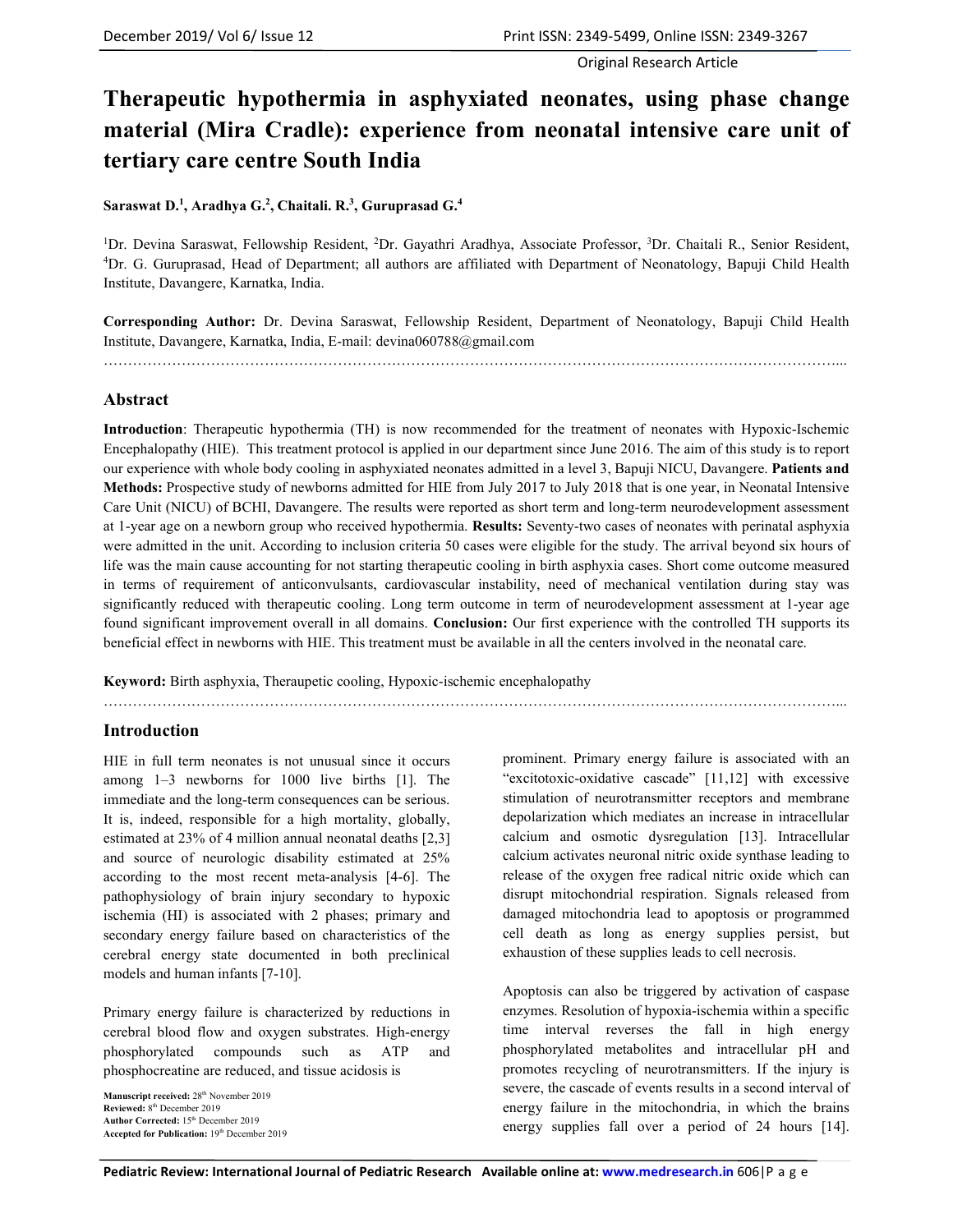Secondary energy failure differs from primary energy failure in that the declines in phosphocreatine and ATP are not accompanied by brain acidosis [9]. The pathogenesis of secondary energy failure involves continuation of the excitotoxic-oxidation cascade, apoptosis, inflammation and altered growth factors, and protein synthesis [12]. The interval between primary and secondary energy failure represents a "latent phase" that corresponds to a "therapeutic window."

The duration of the window was noted to be approximately 6 hours in near-term fetal sheep treated with hypothermia initiated at varying intervals following timed HI injury [15,16]. Subsequent research has noted that cell death in the brain exposed to HI is delayed over several days to weeks after an injury and apoptosis and necrosis continue depending on the region and severity of the injury [12].

Six large randomized controlled trials (RCT) of hypothermia for neonatal HIE have been published, all enrolling infants  $\geq 36$  weeks or  $\geq 35$  weeks gestation, within the therapeutic window of 6 hours, with severe acidosis or need for resuscitation at birth, and the presence of moderate or severe encephalopathy. These trials have demonstrated that either head cooling [17,18] or wholebody cooling [19,20,21,22] decreases death or disability either in the entire cohort [18,19,21,22] or within subgroups of infants [17, 20] at 18 to 24 months of age. Recent meta-analyses have demonstrated that hypothermia is effective and safe [23,24]. Neuroprotection by hypothermia has now been demonstrated by magnetic resonance imaging (MRI) of the brain [25,26].

The poor outcomes after hypoxic damage are virtually associated with the lack of any effective neuroprotective treatment following perinatal asphyxia, the management of which remained, until recently, supportive. The incidence of HIE is significantly higher in developing countries this may present heavy social and economic costs TH as whole body or selective head cooling has become a standard therapy for moderate-severe HIE to reduce neurological damage. Most recent meta-analyses documented the efficacy of TH in term infants with moderate to severe encephalopathy.

The safety of controlled hypothermia is now well established. No serious adverse events were reported to date by the randomized controlled studies [5]. Since the clinical benefits of TH are well established, it is considered the standard of care in many developed countries. This study aims to assess the feasibility of using this protocol in our tertiary care unit, to identify the problems encountered in its implementation, and to assess the outcome of these newborns.

#### Original Research Article

## **Population and Methods**

**Population**. This study was performed in a level 3 NICU BCHI, Davangere (Karnataka)

**Type of Study and Data Collection**.This is a prospective study. including neonates born in Bapuji Hospital, Davangere (inborn) and neonates referred from other institutes (outborn). Data were collected from patients files, analysing demographic parameters (gestational age, birth, and sex), perinatal-neonatal features (mode of delivery, acute intrapartum events, Apgar score at 1, 5, and 10 minutes, and the need of neonatal resuscitation), severity of HIE as assessed prior to cooling (Sarnat and Sarnat criteria), evolving information (hemorrhagic, infectious, renal complications, and death), and the result of the neurological examination during NICU stay.

For infants in the protocol group, the present had registered the time of cooling initiation after birth, the rectal temperature monitoring, the adverse effects, and interventions during cooling.

## **Materials and Methods**

Survival and short-term outcome of children treated with therapeutic hypothermia for perinatal asphyxia have been followed up in a group of 50 newborn that were treated by that procedure at BCHI, NICU, Davangere.

Phase changing material (PCM) is one such low-cost technology used for cooling asphyxiated neonates. MiraCradle- Neonate Cooler is a PCM-based cooling device that has recently been developed and used in India.

#### **Inclusion criteria**

#### **Inborn**

- 1. Cord blood Ph <7/ base deficit > 12
- 2. 5-Minute APGAR <5
- 3. Need for resuscitation >10 min

#### **Outborn**

- 1. History of not cried after birth
- 2. Bag & Mask ventilation, bag & Tube ventilation
- 3. APGAR  $\omega$  5 Minute < 5
- 4. Moderate- severe encephalopathy acc to Sarnat & Sarnat Staging
- 5. Presence of Seizure.

#### **Exclusion criteria**

- 1. Babies with major congenital, chromosomal anomaly
- 2. Gestational Age < 36 weeks
- 3. Birth weight  $\leq 2000g$
- 4. Inability to initiate cooling by 6 hours of age.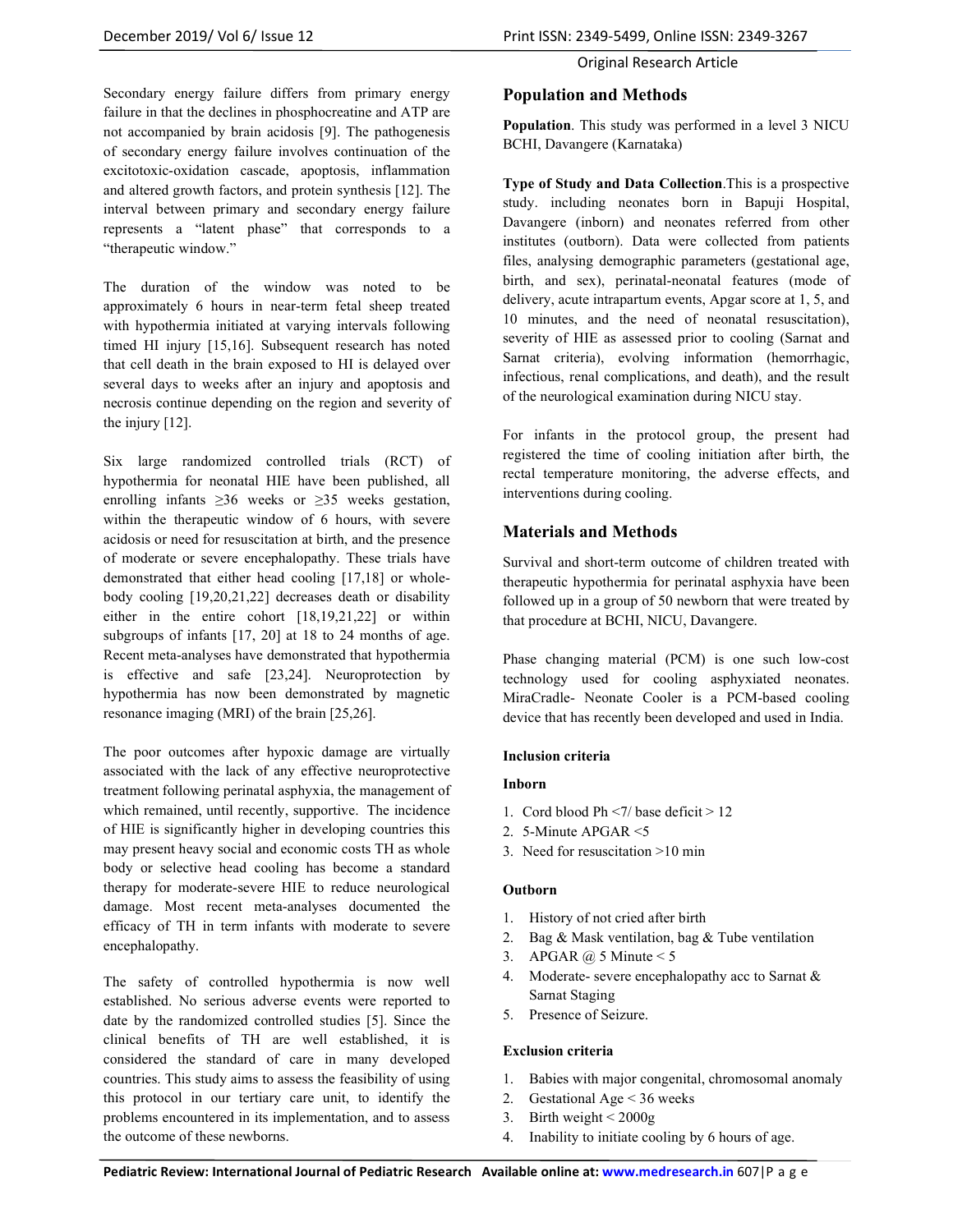The target temperature was 33.5±0.5oC. TH was started within 6 hours after birth and continued for 72 hours, followed by slow rewarming over 10-12 hours at the rate of 0.2-0.5oC per hour. Core body temperature was monitored continuously using a rectal probe during the cooling and rewarming phase and for 12 hours after the rewarming was complete. The rectal probe was inserted to a depth of 2-3 cm and it was sterilized after use.

Mira Cradle-Neonate Cooler has a cradle made of nonconducting material, PCM blocks kept in the hollowed-out area and a conducting mattress above the PCM blocks, on which the baby is nursed. The PCM blocks are stored in the refrigerator  $(2-8°C)$  and should be solid when taken for use. They were disinfected with surgical spirit.

Two types of PCM blocks were used, FS-29 (FS, form stable) with melting point of  $29^{\circ}$ C and FS-21 with melting point of 21°C. During the induction phase, both FS-29 and FS-21 were used to decrease the baby's core temperature to the target range as quickly as possible. When the temperature reached 33.8°C, the FS- 21 was removed and only FS-29 was used during the maintenance phase. The

upper and lower alarm limits were set on the multiparamonitor at  $33.8^{\circ}$ C and  $33.2^{\circ}$ C respectively. If the baby's temperature reached  $\geq$ 33.8°C, FS-21 was added till the temperature came down to  $33.5^{\circ}$ C. If the temperature reached  $\leq 33.2$ °C (lower alarm limit), steps taken to increase the core temperature by switching on the radiant warmer. The radiant warmer was used in manual mode with an output of 10% to start with and adjusted in increments or decrements of 10%depending on the baby's temperature.

Continuous monitoring of vital parameters was done. The study infants had a central venous line. Blood counts, prothrombin time (PT) and activated partial thromboplastin time (aPTT), serum creatinine, serum electrolytes, and C-reactive protein (CRP) were monitored during cooling. All the other treatment modalities including ventilation, medications (antibiotics, anticon-vulsants and inotropes) and use of blood products were done as per the protocol of unit.

**Statistical Analysis***.*The results were expressed as number and percentage.

#### **Results**

After the implementation of the protocol in this unit, 50 neonates among 72 hospitalized for neonatal asphyxia had the indication of TH and were included in the study. The remaining 22 were excluded from the study because they did not meet the TH inclusion criteria. The infants who were not cooled, mainly due to late referral after 6 hours of life.

**Population characteristics-** The observations were following, the average maternal age was 27 year 3 months, parity second, the most common pregnancy associate complication observed was PIH. Intrapartum observations of abnormal fetal heart rate followed by meconium stained liquor was seen. Prolonged second stage of labour followed by prolapsed cord and shoulder dystocia were associated with birth asphyxia cases (Table 1).

| 1) | Maternal age (average)                 | 27.3 yr        |
|----|----------------------------------------|----------------|
| 2) | Parirty (average)                      | 2              |
| 3) | Pregnancy complications                |                |
|    | <b>GDM</b>                             | 10             |
|    | PIH                                    | 20             |
| 4) | Delivery complications                 |                |
|    | Abnormal foetal heart rate             | 37             |
|    | Meconium stained liqour                | 22             |
| 5) | Peripartum pathology                   |                |
|    | Prolapsed cord                         | $\overline{c}$ |
|    | Prolonged 2 <sup>nd</sup> stage labour | 20             |
|    | Shoulder dystocia                      | 2              |

#### **Table-1: Assessment of risk factors.**

Amongst the admitted newborn there was no significant difference in sex of newborn, average birth weight was 3300 gms, APGAR score < 5 at 5 min was in 21 newborn and APGAR < 5 AT 10 min of life was in 11 babies. 11 babies required intubation at birth, whereas 7 needed chest compression along with intubation at the time of admission. 26 babies were in HIE stage 2 and 11 babies in HIE stage 3 according to Sarnat and Sarnat criteria (Table 2).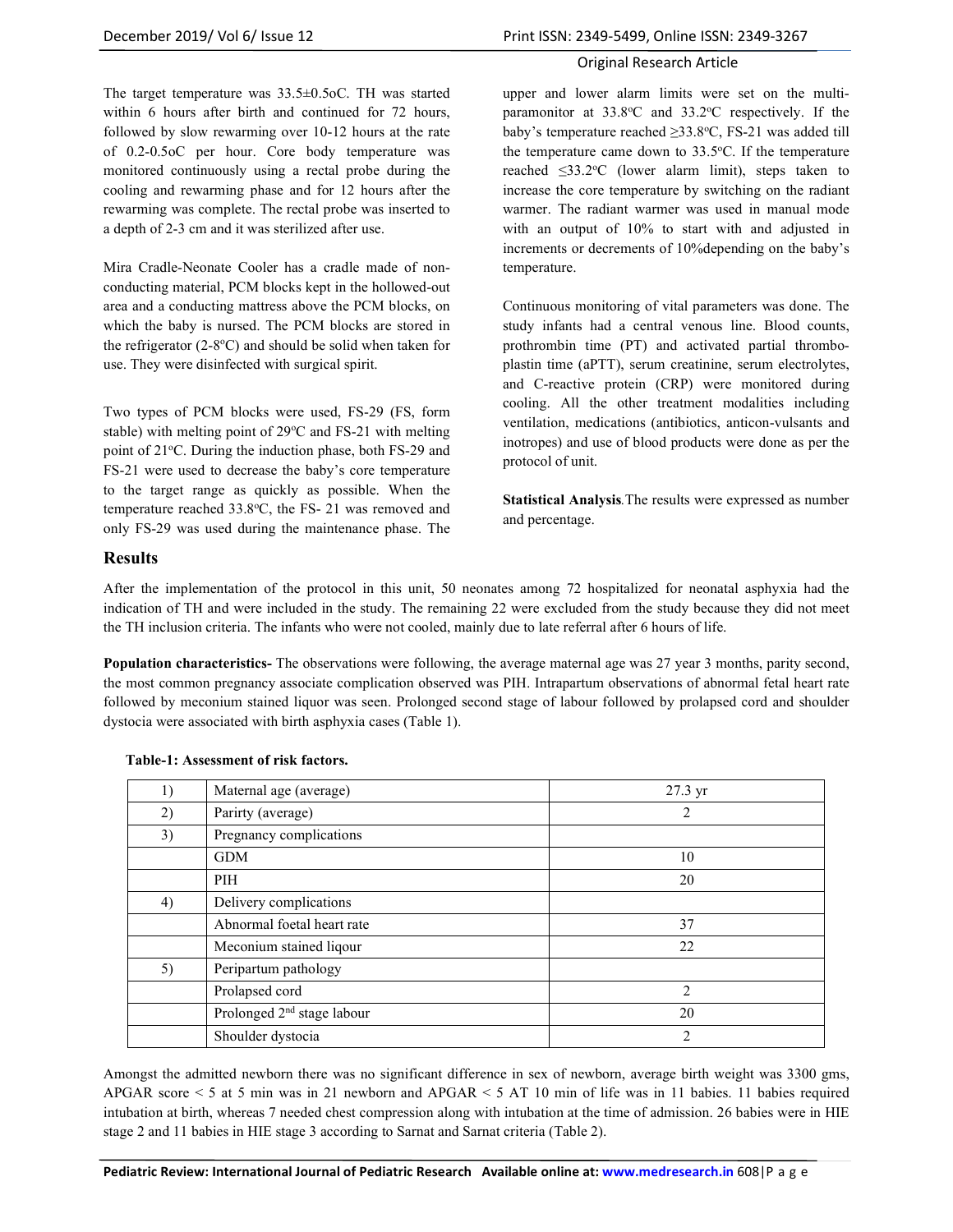#### **Table-2: General characteristics of admitted new-borns.**

| Male/Female                           | 27/23 |
|---------------------------------------|-------|
| Birth weight (avg.)                   | 3300g |
| APGAR $<$ 5 $@$ 5 min                 | 21    |
| $APGAR < 5$ @ 10 MIN                  | 11    |
| Intubation in delivery room           |       |
| Intubation only                       | 11    |
| Intubation $\omega$ chest compression | 7     |
| HIE Stage 2                           | 26    |
| HIE Stage 3                           | 11    |

**Protocol assessment-** Parents or caregivers of the asphyxiated neonates were informed about the important benefit of TH in the HIE. New-borns were admitted in the unit at **3.4±1h of life**. The average rectal temperature at admission was **33.4±0.6° C.** 

During NICU stay the babies included in the study had following complications – Most common complication was fluid resistant shock requiring inotropes, 11 babies required mono inotrope (dopamine), 5 babies required dual inotrope (dopamine, dobutamine). 14 babies needed ventilation. 17 babies were free of convulsions, rest needed anticonvulsants. 13 babies needed 1 AED, 17 required 2 AED and 3 babies required 3 AED's (Table 3).

#### **Table-3: Immediate complications attributable to birth asphyxia.**

| Shock                                  |    |
|----------------------------------------|----|
| Mono-inotrope                          | 11 |
| Dual-inotrope                          | 5  |
| Disseminated intravascular coagulation | 3  |
| <b>NEC</b>                             | 3  |
| Pneumothorax                           | 1  |
| Acute Kidney Injury                    | 5  |
| Ventilation                            | 14 |
| Number of anticonvulsants used         |    |
| 3 AED'S                                | 3  |
| 2 AED'S                                | 17 |
| 1 AED'S                                | 13 |
| No Anticonvulsant                      | 17 |

**Short term outcome:** Average duration of hospitalisation was 12 days, almost all neonates tolerated the procedure well, 7 neonates died during stay (5 in HIE 3, & 2 Neonates in HIE 2). Among them theraupetic cooling was stopped before completion in 4 babies who went against medical advice (Table 4).

#### **Table-4: Short term outcome.**

| Average hospital stays (days)                  |  |
|------------------------------------------------|--|
| Death                                          |  |
| Normal neurological examination $\omega$ birth |  |

Neurological examination at the time of discharge was done using Hammersmith new-born neurological examination [HNNE] 30 Babies had normal examination, whereas 10 babies observed to have some abnormality (Table 5).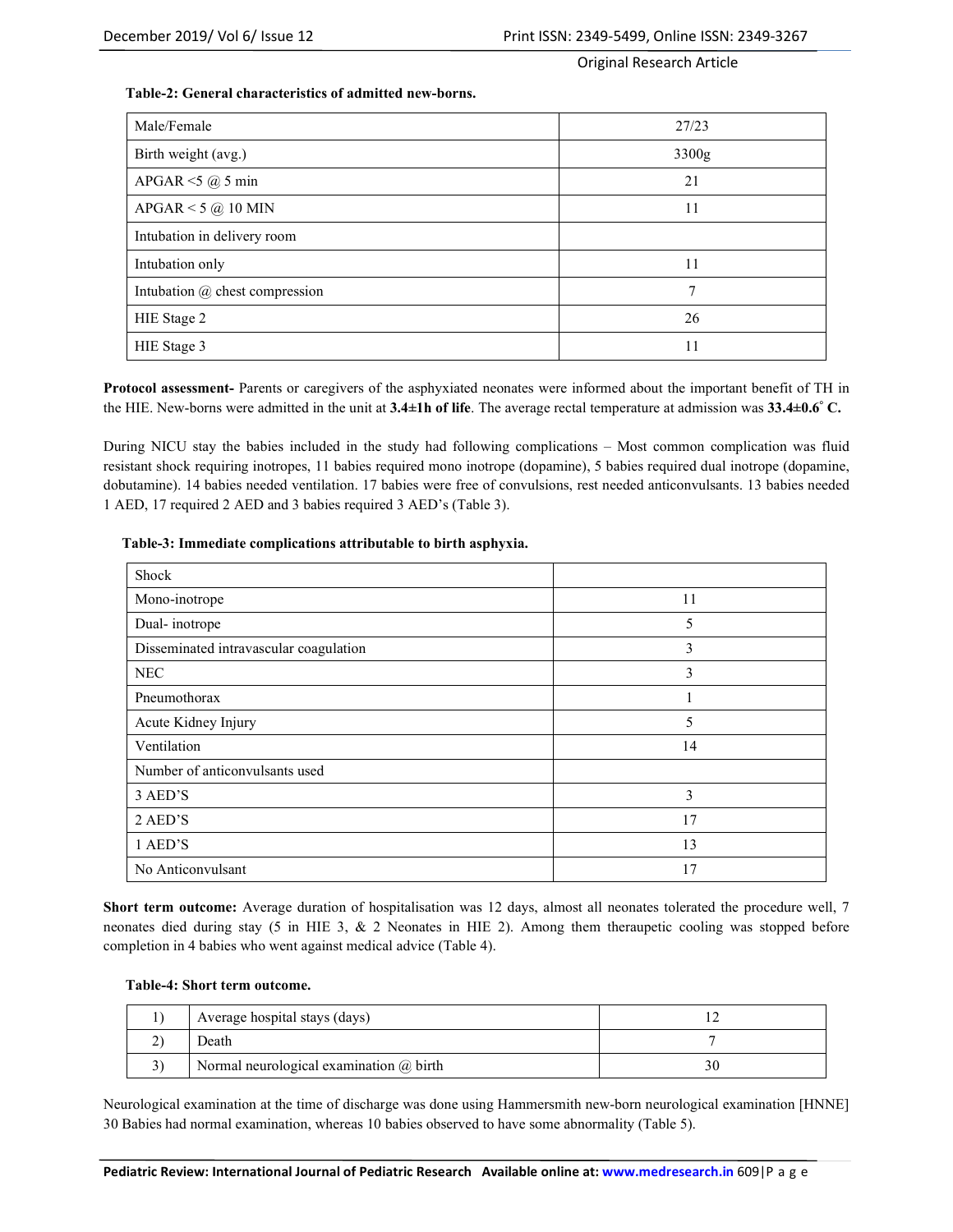|  | Table-5: Neurological examination at the time of discharge using Hammersmith new-born neurological examination. |
|--|-----------------------------------------------------------------------------------------------------------------|
|  |                                                                                                                 |

| Neurological examination at discharge | <b>Normal</b> | Abnormal |
|---------------------------------------|---------------|----------|
| Plantar grasp reflex at discharge     | 30            |          |
| Palmar grasp at discharge             | 30            |          |
| Muscle tone at discharge              | 30            |          |
| Moro's reflex at discharge            | 30            |          |

Long term outcome: The babies included in the study were followed up for the period of 12 months and repeat neurological examination revealed that 36 babies had normal neurological examination according to Hammersmith infant neurological examination, only 3 had psychomotor delay and 1 baby needed long term anticonvulsant (Table 6).

|  | Table 6: Long term outcome-12 months. |
|--|---------------------------------------|
|--|---------------------------------------|

| Normal neurological examination $\omega$ 12 months |  |
|----------------------------------------------------|--|
| Psychomotor delay                                  |  |
| Epilepsy                                           |  |

## **Discussion**

The present study presented the experience with TH when preformed for the management of asphyxiated neonates with moderate and severe HIE, especially after the results of major randomized controlled studies that have shown a beneficial effect of controlled hypothermia on survival and long-term neurological outcome for newborns who suffered from HIE using either selective hypothermia [11,12] or whole body cooling [8,9,10]. Our results are encouraging with respect to the feasibility and safety of total body cooling and the beneficial effect in terms of survival and neurodevelopmental outcome. Two principal methods of cooling exist: selective head cooling and the total body cooling. No superiority of either modality is supported by the existing evidence [6,11,12].

The best neuroprotective effect is obtained if the treatment is started before 6 hours of life as shown in animal studies, where there is still a "therapeutic window" where secondary neuronal injury could be prevented or reduced by brain cooling [27,28,29]. In fact, cooling babies before 3<sup>rd</sup> hour of age is even suggested by Thoresen et al. to obtain the optimal neuroprotective effect [30] and in the TOBY study, hypothermia was more effective in children treated during the first four hours after birth [30].

The average time for starting hypothermia was  $3.3 \pm 1$  h in this study. About 30% (22) of newborns referred in this center arrived too late, which explains the reason why they could not be included in study. This problem has already been discussed in other studies analyzing the feasibility of hypothermia in low income and middle income countries [25] in which the therapeutic time-window for administering beneficial cooling may be already passed, due to delayed hospital admissions, prolonged or obstructed labor, and lack of neonatal transport facilities.

It therefore seems necessary to improve the diffusion of this protocol within the perinatal network by promoting rapid transfer policy to level III centers of newborns with HIE. Starting the hypothermia protocol before 6 h of life assumes a rapid assessment of the severity of HIE and therefore early recognition of anoxic-ischemic nature. Close and repetitive clinical assessment (every 1-2 h during the first 6 h) is required for these patients to determine the stage of HIE and if the HIE stage progresses from stage I to stage II therapeutic hypothermia should be started immediately. However, detailed neurological examination of an asphyxiated newborn according to criteria defined by Sarnat and Sarnat, originally during the first 48 hours of life [27], may be defective in some urgent assessment circumstances such as painful or sedated newborn.

**Limitations of the present study-** Amplitude EEG study is not being performed before starting cooling, only clinical assessment was the tool to include.

1) Due to delayed referral many babies could not be involved in study.

## **Conclusion**

The machines that would help cool the newborns cost over Rs 15 lakh and most hospitals in India do not have them. Whereas the MiraCradle-Neonate Cooler, costs only Rs 1.6 lakh. And it does not need continuous electricity. Once it has been stored in a refrigerator for six to eight hours, it can be used for up to 72 hours without uninterrupted power. So, it appears to be a cost-effective measure which can reduce the progression of hypoxic damage and hence improve neurodevelopment outcome later.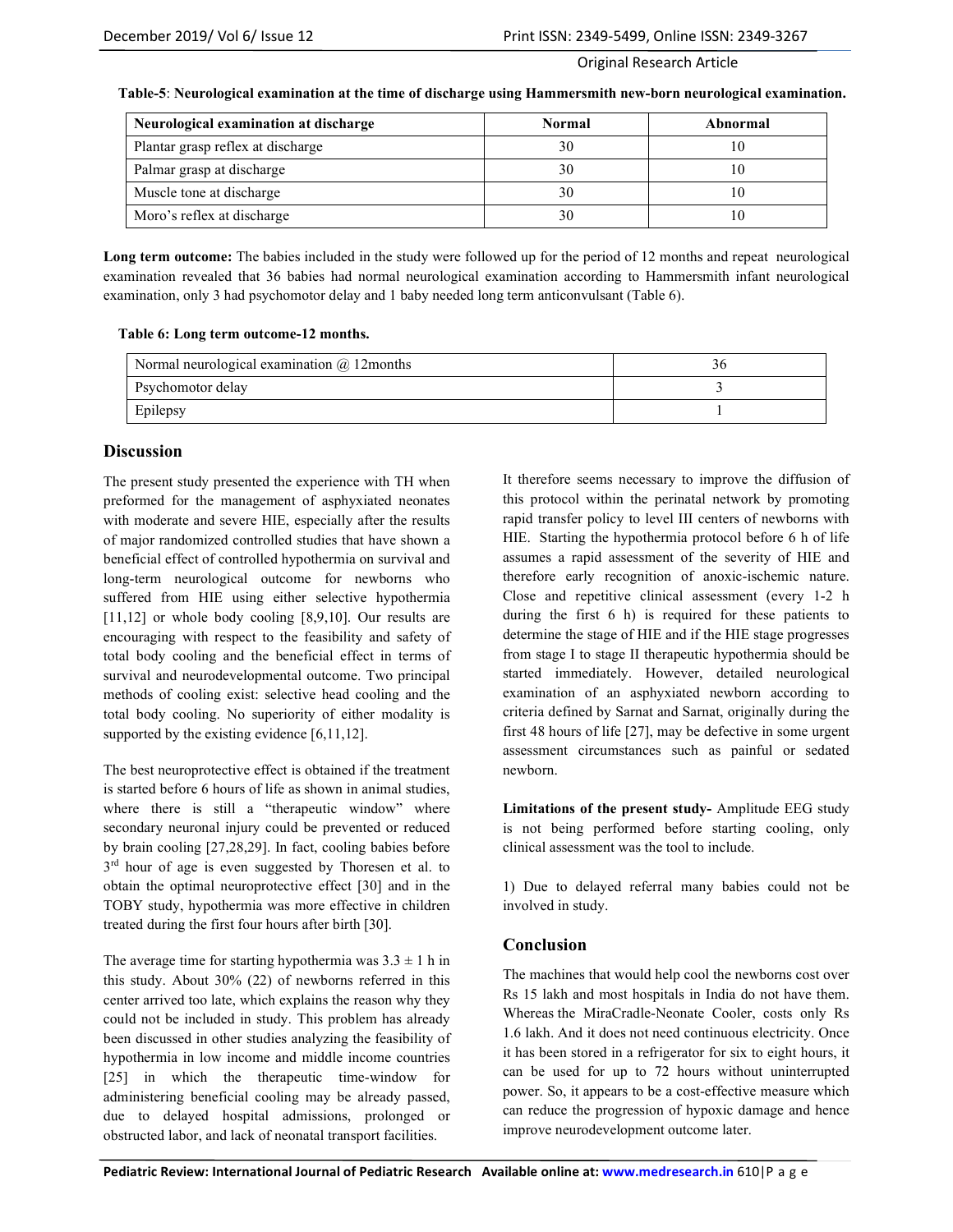**What the study adds to the existing knowledge?** 

Implementation of theraupetic hypothermia using phase change material (mira cradle) has a definite role in reducing morbidity associated with birth asphyxia. And being a low-cost device, it can be easily used in resource poor settings with very low maintenance cost. Hence therapeutic cooling should become a standard of care in mild to moderate birth asphyxia cases.

#### **Author's contribution-**

**Dr. Devina Saraswat:** Prepared the manuscript **Dr. Gayathri Aradhya:** Collected and analysed data **Dr. Chaitali R.:** Collected and analysed data **Dr. G. Guruprasad:** Concept of the study

**Funding:** No funding sources **Conflict of interest:** None declared **Ethical Approval:** This study was approved by the Institutional Ethics Committee

## **References**

1. Graham EM, Ruis KA, Hartman AL, Northington FJ, Fox HE. A systematic review of the role of intrapartum hypoxia-ischemia in the causation of neonatal encephalopathy. Am J Obstet Gynecol. 2008; 199(6): 587-595. doi: 10. 1016/j.ajog.2008.06.094.

2. Lawn JE, Cousens S, Zupan J. 4 Million neonatal deaths: when? where? why? The Lancet. 2005;365 (9462): 891-900. doi:10.1016/S0140-6736(05).

3.Robertson CM, Perlman M. Follow-up of the term infant after hypoxic-ischemic encephalopathy. Paediatr Child Health. 2006;11(5):278-282.

4. Pin TW, Eldridge B, Galea MP. A review of developmental outcomes of term infants with post-asphyxia neonatal encephalopathy. Europe J Paediat Neurol.2009; 13(3):224-234.doi:10.1016/j.ejpn.2008.05. 001

5. Jacobs S, Hunt R, Tarnow W. Cooling for newborns with hypoxic ischaemic encephalopathy. Coch Database System Rev. 2013;(1):CD003311. doi:10.1002/14651858. CD 003311. pub3.

6. Tagin MA, Woolcott CG, Vincer MJ, Whyte RK, Stinson DA. Hypothermia for neonatal hypoxic ischemic encephalopathy: an updated systematic review and metaanalysis. Arch Pediatr Adol Med. 2012;166(6):558-566. doi:10.1001/archpediatrics.2001.1772.

7. Sarnat HB, Sarnat MS. Neonatal encephalopathy following fetal distress: a clinical and electroencephalographic study. Arch Neurol. 1976; 33(10): 696-705. doi:10.1001/archneur. 1976.00500100030012.

8. Simbruner G, Mittal RA, Rohlmann F. Systemic Hypothermia after Neonatal Encephalopathy: outcomes of neo. nEURO. network RCT. Pediatr. 2010;126(4):e771 e778. doi:10.1542/peds.2009-2441.

9. Shankaran S, Laptook AR, Ehrenkranz RA. Tyson JE, Mc Donald SA, et al Whole-body hypothermia for neonates with hypoxic-ischemic encephalopathy. New Eng J Med. 2005:353(15);1574-1584. doi: 10.1056/NEJM cps 050929.

10. Eicher DJ, Wagner CL, Katikaneni LP. Moderate hypothermia in neonatal encephalopathy: efficacy outcomes. Pediatr Neurol. 2005;32(1):11-17. doi: 10. 1016 / j. pediatrneurol.2004.06.014.

11. Johnston MV, Trescher WH, Ishida A, Nakajima W. Neurobiology of hypoxic-ischemic injury in the developing brain. Pediatr Res.2001;49(6):735-741.doi: 10. 1203 / 00006450-200106000-00003.

12. Johnston MV, Fatemi A, Wilson MA Northington F. Treatment advances in neonatal neuroprotection and neurointensive care. Lancet Neurol. 2011;10(4):372-382. doi: 10.1016/S1474-4422(11)70016-3.

13. Cross JL, Meloni BP, Bakker AJ, Lee S, Knuckey NW. Modes of neuronal calcium entry and homeostasis following cerebral ischemia. Stroke Res Treat. 2010;2010. doi: http://dx.doi.org/10.4061/2010/316862.

14. Hagberg H, Mallard C, Rousset CI, Wang X. Apoptotic mechanisms in the immature brain: involvement of mitochondria. J Child Neurol. 2009;24(9):1141-1146.

15. Gunn AJ, Gunn TR, de Haan HH, Williams CE, Gluckman PD. Dramatic neuronal rescue with prolonged selective head cooling after ischemia in fetal lambs. J Clin Invest. 1997;99(2):248-256. doi: 10.1172/JCI119153.

16. Gunn AJ, Bennet L, Gunning MI, Gluckman PD, Gunn TR. Cerebral hypothermia is not neuroprotective when started after postischemic seizures in fetal sheep. Pediatr Res. 1999; 46(3):274-280. doi:10.1203/00006450- 199909000-00005.

17. Gluckman PD, Wyatt J, Azzopardi DV, Ballard R, Edwards AD, Ferriero DM, et al. Selective head cooling with mild systemic hypothermia after neonatal encephalopathy: multicenter randomized trial. Lancet. 2005;365 (9460): 663-670. doi: https://doi.org/10.1016/S0140-6736 (05) 17946-X.